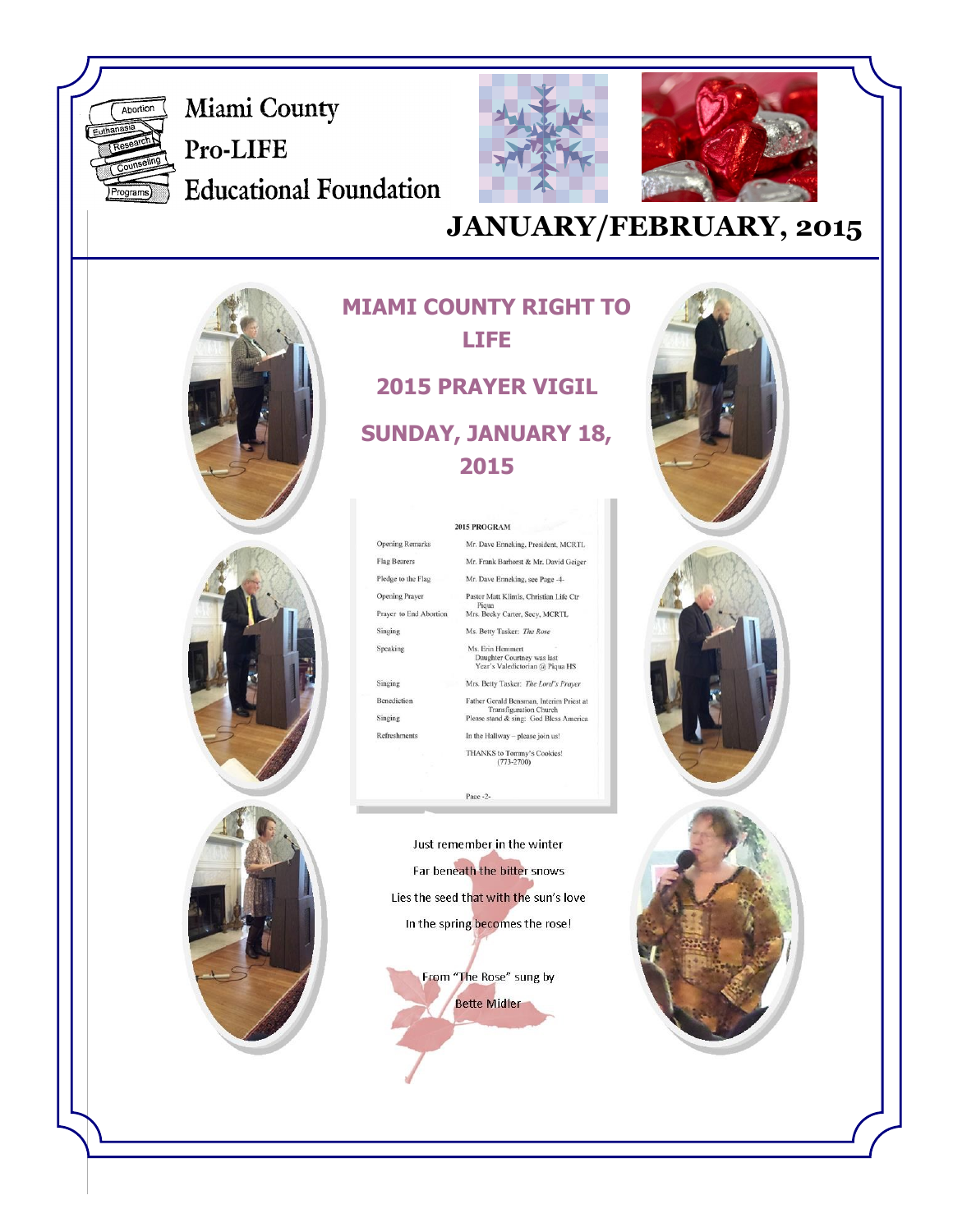### Page 2 **ONE ROSE FOR LIFE** JANUARY/FEBRUARY, 201514 1 Church of God, Pleasant Hill First Baptist-Covington First Brethern-Pleasant Hill Friendship Gr. Brethern, Covington St. Boniface and St. Mary's -Piqua St. John's-Tipp City St. Patrick-Troy **St. Teresa—Covington** Stillwater Community Transfiguration-West Milton Troyview Church

We would like to thank all who helped make One Rose For Life possible, especially the above listed churches for allowing us to hold the event in their churches on Saturday January 17 and Sunday, January 18, 2015.. A total of \$2186.79 was given to MCRTL. Thank you for your generosity.

## **FORTY DAYS FOR LIFE**



Please come and support life by praying at the abortion clinic on 1401 E. Stroop Ave. in Kettering. New campaign starts Feb. 18 and ends April 13, 2015.



**2015 MARCH FOR LIFE**

An estimated 200,000 people joined in a March for Life in Washington, D.C., bringing to the streets in front of Congress, their pleas for protection of the unborn. It was double the number of people that go to even the biggest football games or indoor concerts. WND Editor and CEO Joseph Farah has joined with Media Research Center and more than 20 pro-life groups in denouncing the establishment TV networks for failing to cover this year's March for life. According to MRC, CBS was the only major broadcast network that covered the march and the coverage was limited to 15 seconds during a discussion of moderate Republican opposition to the Pain-Capable Unborn Child Protection Act.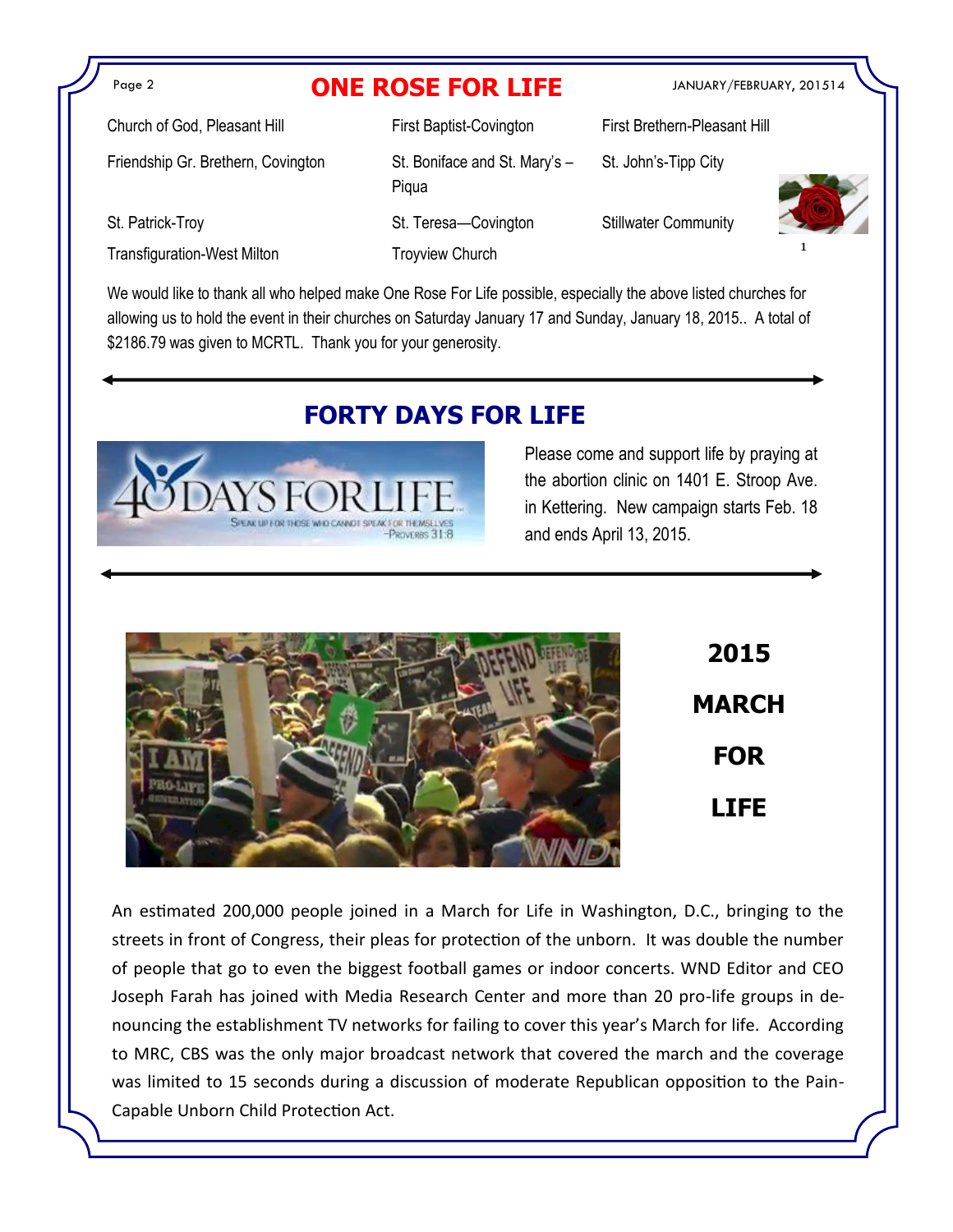|                | <b>MEMBERSHIP RENEWAL FORM</b> |         |                           |
|----------------|--------------------------------|---------|---------------------------|
| <b>NAME</b>    | <b>SINGLE</b>                  | \$10.00 |                           |
| <b>ADDRESS</b> |                                |         |                           |
|                | <b>FAMILY</b>                  | \$15.00 |                           |
|                |                                |         | <b>MAKE CHECK PAYABLE</b> |
|                |                                |         | TO MIAMI COUNTY RIGHT     |
|                |                                |         | TO LIFE AND SEND TO:      |
|                |                                |         | <b>P.O. BOX 20</b>        |

ship or \$15 for a family membership. Thank you for your continuing support of LIFE!



#### **"THE DROP BOX"**

"A couple of years ago on BreakPoint, I told you about a South Korean pastor who rescues abandoned babies. Well in March, 2015, you can see this amazing story in theaters across the country.

In Seoul, the capital of South Korea, hundreds of infants are abandoned on the streets every year. The problem became so severe that one Korean pastor decided to take unprecedented action. It's a story that's now the subject of an award-winning documentary by film maker Brian Ivie, *which will be shown in theaters nationwide March 3-5. Please mark it on your calendar, because you and your church will want to see it.*

Pastor Lee Jong-rak calls it his "Drop Box." The concept is simple. Instead of aborting or abandoning their infants, mothers who either can't keep or don't want their babies bring them to the wooden box affixed to Pastor Lee's house; they say goodbye, and they shut the door. The box, which is equipped with lights and heat, has a sign in Korean, 'Please don't throw away unwanted or disabled babies, or babies of single mothers. Please bring them here instead. When the box opens, a bell rings, and Pastor Lee, his wife, or a volunteer, comes and takes the child inside. Since Pastor Lee installed the Drop Box in 2009, as many as 18 babies a month have arrived at his home, which doubles as an orphanage. He and his wife have even adopted ten as their own—that's the maximum number local authorities will allow.

'The Drop Box' is the kind of story that changes lives. Forever. Just ask Brian Ivie. When accepting one of the awards for this film, he said, 'I became a Christian while making this movie. When I started to make it and I saw all these kids come through the drop box—it was like a flash from heaven, just like these kids with disabilities had crooked bodies, I have a crooked soul. And God loves me still."

*Taken from LifeNews.com written by John Stonestreet, 2-10-15*